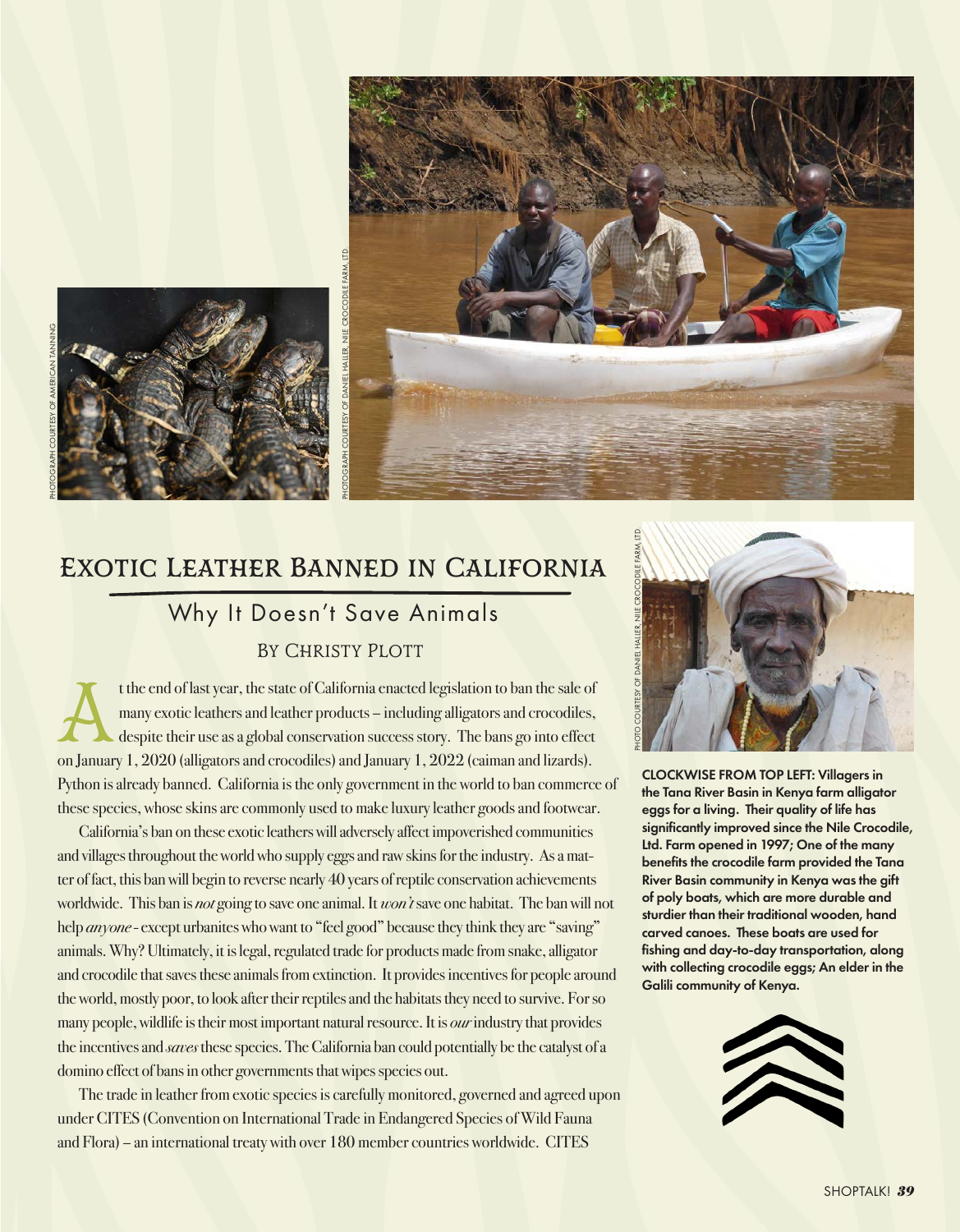

CLOCKWISE FROM TOP LEFT: Tana River Basin villagers rely on the use of natural resources such as fish, crocodiles, and other wildlife for their livelihoods. Note the wooden, hand carved canoe; Grocery stores do not exist in the Tana River Basin community. Shown here is a local fish market; Installation of a deep water well in the Tana River Basin community in Kenya was funded by the Nile Crocodile, Ltd. Farm.





was formed to create a dedicated forum for governments and scientists to share information on their wildlife and conservation programs and jointly decide on mechanisms to regulate trade so it would not threaten the survival of species of commercial interest. As part of their obligation to CITES, each government has dedicated staff biologists and other scientists who work to ensure the survival of these wild plant and animal species (and their habitats). CITES largely works to benefit species, habitats and communities.

Mountains of data come out of complex wildlife management and socio-economic research supporting the sustainability of this economic sector – a system that is highly dynamic and ever changing. So, it's no wonder that legislators and other politicians in America and around the world grapple with understanding the issue – that sometimes saving wildlife means killing it – it's just counterintuitive. As a result, *letting legislators decide the fate of alligators, snakes, and lizards is like asking a dentist to decide the safest and best gauge of steel to use in skyscraper construction.*  Few legislators have the scientific expertise to fully comprehend and make decisions on threatened or endangered species and all of them are susceptible to powerful animal rights lobbies. It is ironic that progressive, forward-thinking California has taken a step in the *opposite* direction of saving animals. In taking their unilateral decision to ban trade, California ignored the best scientific advice of the rest of the world (including state and federal governments, the United Nations, the Convention on Biological Diversity and CITES). Legislators have enacted seemingly well-meaning laws, which will ultimately harm the species they are supposedly trying to protect.

## THE FACTS:

The commercial use of exotic leather has been the savior of many endangered species and their habitats. Why? Because almost all of these animals are serious predators that live in remote, undeveloped lands where local people have little to no money and few livelihood options. The financial incentive for landowners and local communities to earn money from the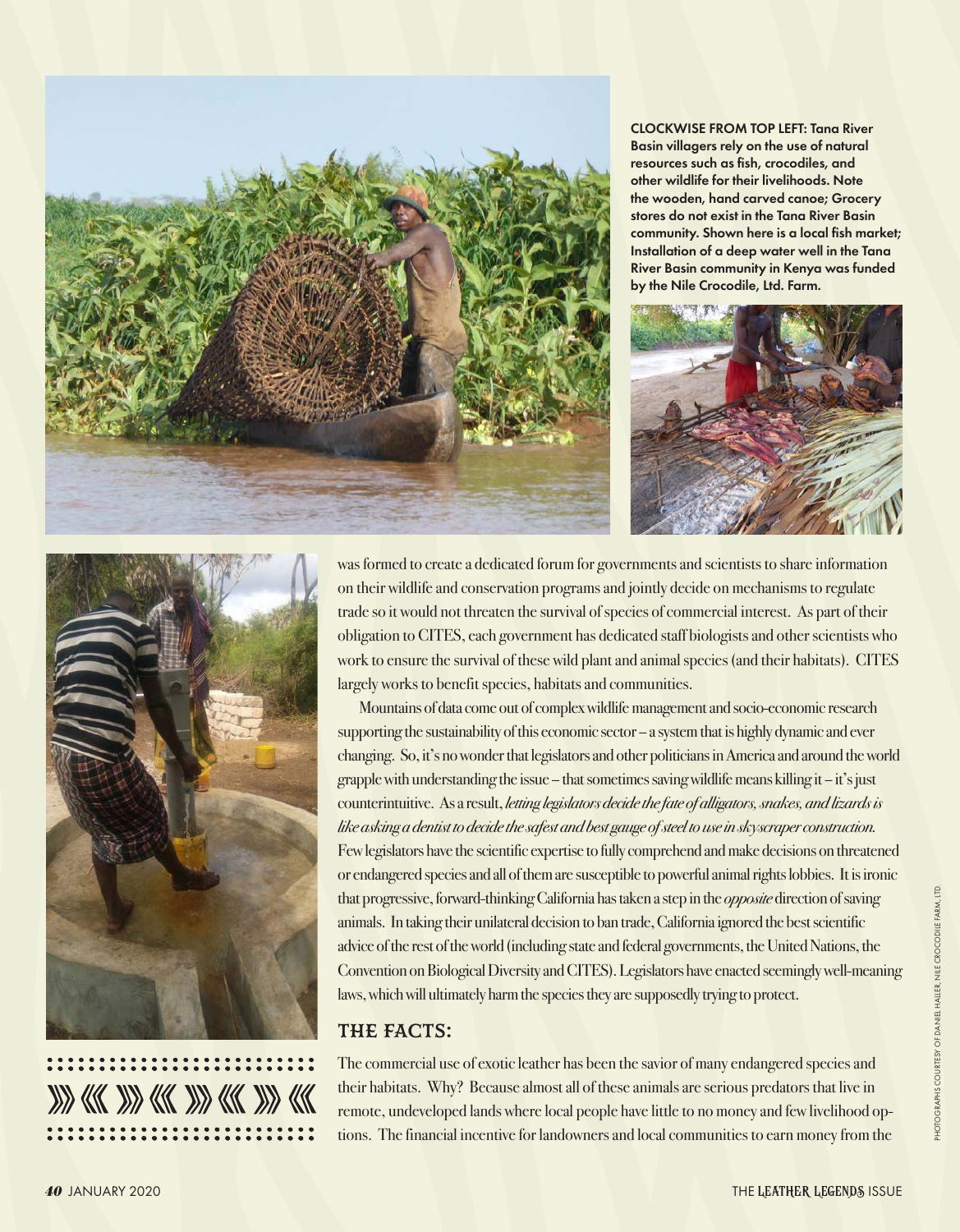**What the Experts Say:**

"CITES works. Regulated and sustainable trade works. Sustainable use works. I could cite many examples of successes but let me mention just one. Crocodiles were listed in 1975 in response to severe depletion. The crocodile industry is now worth over \$100 million a year; the illegal trade has all but vanished and crocodiles are far more abundant than they were 50 years ago." — Inger Anderson, Executive Director, United Nations Environment Programme

"The benefits of Louisiana's alligator industry to alligators are the tip of the iceberg; the industry is exponentially more beneficial to Louisiana's coastal wetlands and the thousands of species of plants and animals that inhabit it."

> — Jeb Linscombe, Alligator Biologist Program Manager, Louisiana Department of Wildlife and Fisheries (USA)

"People should come and see the benefits for themselves. The message should no longer be "this industry is awful." It should be "buy a crocodile handbag and save five more crocodiles, and countless other species."

> — Dr. Daniel Natusch, Biologist and Ecologist specializing in Snake Conservation (France)

"What Works" is the only definitive measure of a conservation program, and as the US alligator programs work spectacularly well, benefiting alligators, people and wetlands, they deserve accolades … not punishment."

> — Dr. Grahame Webb, Biologist and Chairman of the IUCN Crocodile Specialist Group, the world's leading authority on crocodile conservation (Australia)

"Restricting legal, sustainable trade just hurts poor people and doesn't save any alligators."

> — Dr. Perran Ross, Department of Wildlife Ecology and Conservation - University of Florida (USA)

"Sound wildlife conservation and regulatory oversight have paved the path to the American alligator conservation success story. Wildlife conservation agencies and commercial alligator industries have cooperated together to reverse the threat on the status of alligators across its range, resulting in thriving populations and ample product for industry supply and demands."

 — Ricky Flynt, Alligator Biologist Program Manager, Mississippi Department of Parks and Wildlife (USA)

"There are several cases in which populations of some species have decreased to near extinction due to their commercial value and irrational use; and yet, for same economic reason, those species have been recovered as a result of the active participation of local people through the implementation of sustainable-use programs. On the contrary, in cases where people have not benefited by these programs, the species continue to the path towards disappearance".

> — Dr. Pablo Siroski, zoology, biology and conservation expert (Argentina)

"The proof is in the pudding - or in this case, in the species. Of the world's 27 crocodilian species, the only ones that aren't imminently threatened with extinction are those that are being valued for commercial purposes. The remaining 7-10 species will be lost forever, some as soon as tomorrow, because local communities don't value or benefit from them. Sustainable use saves wildlife, it saves habitat, and it saves people."

> — Dr. Matt Shirley, Conservation Scientist, Florida International University (USA/West Africa)

"Florida's alligator management program provides commercial and recreational opportunities, and has been nationally and internationally recognized as a model for the sustainable use of a renewable natural resource. The economic benefits associated with participating in the FWC's alligator management programs supports the research, management and law enforcement activities that contribute to the conservation success of Florida's alligator population. Opportunities for sustainable use also create ambassadors for the long-term well-being of the state's alligator resource."

> — Dwayne Carbonneau, Alligator Biologist Program Manager, Florida Fish and Wildlife Conservation Commission (USA)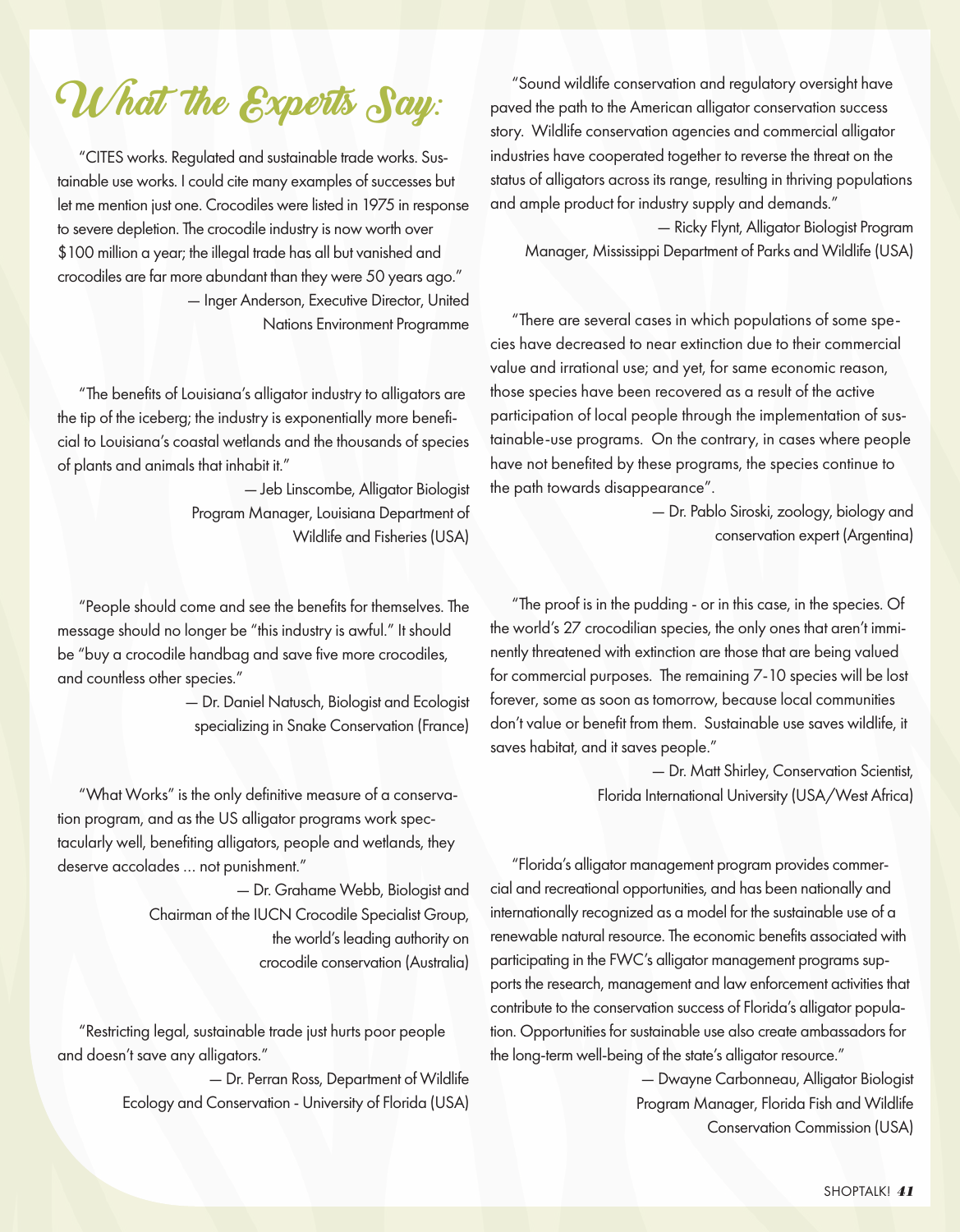This ban is not going to save one animal. It won't save one habitat. THE BAN WILL NOT help anyone - except urbanites who want to "feel good" because they think they are "saving" animals.





CLOCKWISE FROM TOP: The Tana River Basin community of Galili must raise livestock or fish to add protein into their diets. Livestock were vulnerable to crocodile attacks before fencing was installed; Dedication of Galili Maternity Wing; The Nile Crocodile, Ltd. Farm in Kenya observed that women in the Galili community had to travel nearly 3 hours by canoe to safely deliver babies in sterile conditions. The farm gifted the community with the construction of a maternity ward which is powered by solar electricity. Community members are showing off their solar panels.